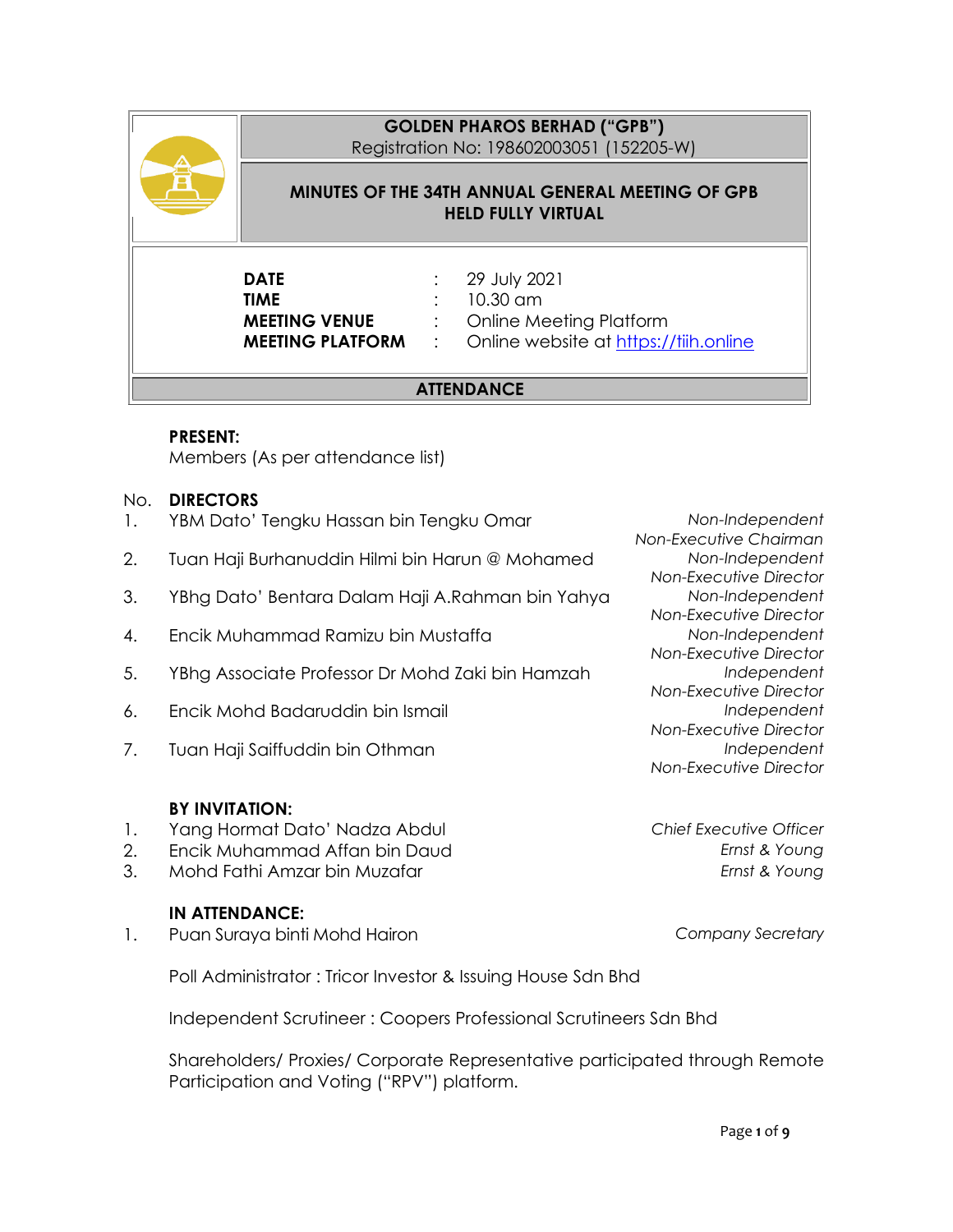#### **1.0 CHAIRMAN OF MEETING**

- 1.1 YBM Dato' Chairman welcomed all present at the Annual General Meeting ("AGM") of the Company.
- 1.2 YBM Dato' Chairman informed that in view of the Covid-19 outbreak and in compliance with the Guidance Note on the Conduct of General Meetings for Listed Issuers issued by the Securities Commission Malaysia ("SC"), the 34th AGM is being conducted in a fully virtual manner via live streaming and online remote participation and voting facilities ("RPV") without physical presence of anyone including board and shareholders.
- 1.3 YBM Dato' Chairman proceeded to introduce to the shareholders his fellow Directors and Chief Executive Officer who were joining the meeting virtually.
- 1.4 In addition, YBM Chairman also informed that the Company Secretary, External Auditor and Management team were also present virtually.

#### **2.0 QUORUM**

2.1 YBM Dato' Chairman called the meeting to order at 10.30 a.m. upon the confirmation by the Company Secretary of the presence of a quorum pursuant to Clause 56(2) of the Company's Constitution.

#### **3.0 NOTICE OF MEETING**

3.1 The Chairman informed the meeting that the notice dated 25 May 2021 convening the meeting has been properly sent out to all the shareholders in accordance with Article 52 of the Company's Constitution. With the consent of the shareholders, the Chairman declared that the notice convening the meeting be taken as read.

#### **4.0 BRIEFING ON MEETING PROCEEDING & POLLING**

4.1 YBM Dato' Chairman informed the meeting that pursuant to Paragraph 8.29A of the Main Market Listing Requirements of Bursa Malaysia Securities Berhad, all resolutions set out in the notice of the meeting must be voted by poll. The poll would be administered by representatives from the Share Registrar, Tricor Investor & Issuing House Services Sdn Bhd and the poll results would be verified by the Coopers Professional Scrutineers Sdn Bhd.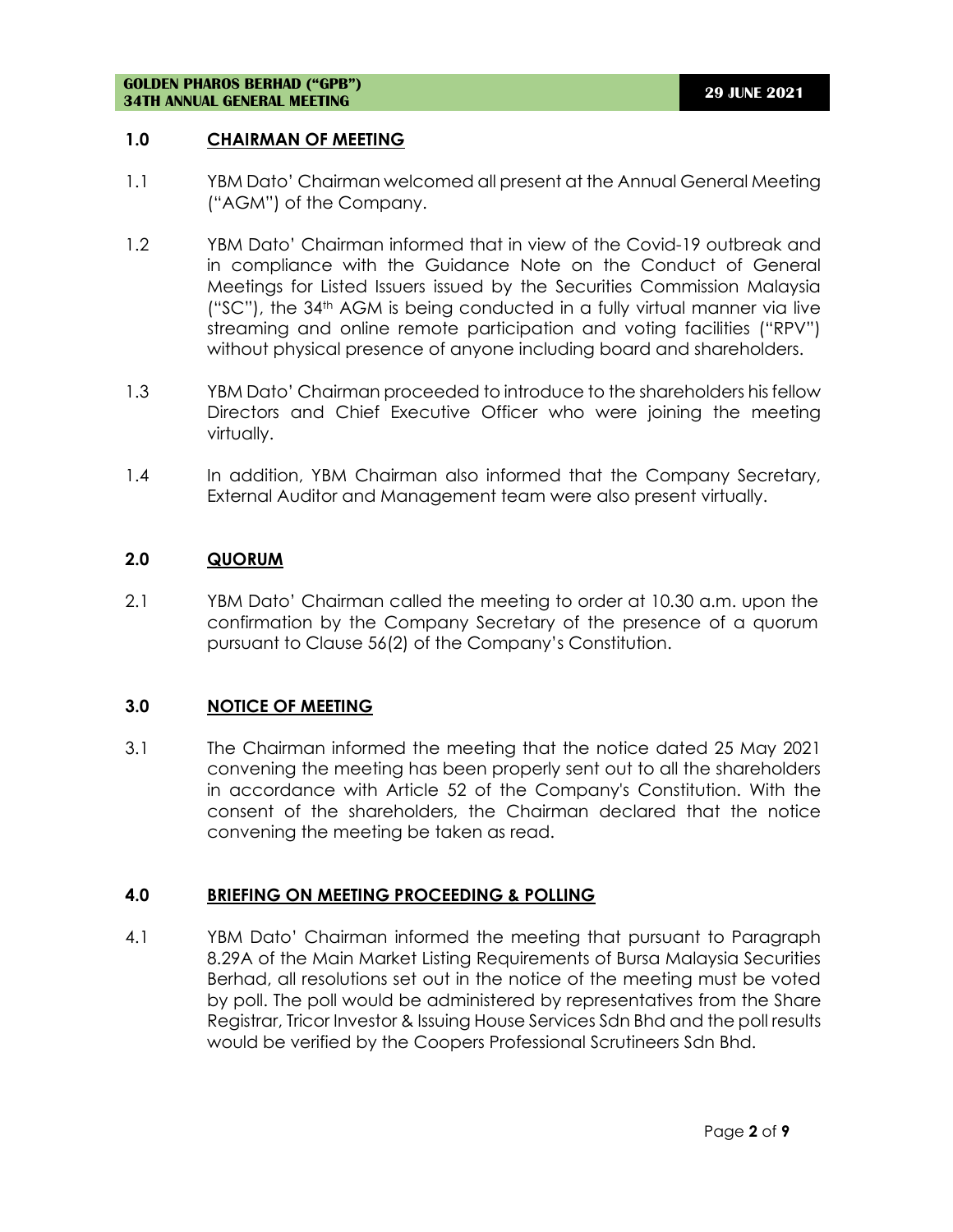- 4.2 YBM Dato' Chairman then briefed that polling for the resolutions would be available from the commencement of the AGM and shall close upon the announcement of closure of the voting session.
- 4.3 Tricor Investor & Issuing House Services Sdn Bhd next shared the step-bystep guide for polling by showing a short video clip on the online voting procedures to facilitate the polling exercise.

#### **5.0 PRESENTATION ON GPB'S HIGHLIGHTS FOR FY2020 AND OUTLOOK FOR FY2021**

- 5.1 YBM Dato' Chairman thereafter invited YH Dato' Nadza Abdul, the Chief Executive Officer of the Company, to present to the shareholders on the Company's performance.
- 5.2 YH Dato' Nadza Abdul thanked the shareholders for their attendance and shared his presentation on the Company's performance covering, interalia the followings:
	- i. Financial Highlights
	- ii. Achievement in 2020
	- iii. Outlook for 2021
- 5.3 YBM Dato' Chairman thanked the CEO and informed all shareholders that they can raise questions at any time by typing the questions using the Query Box function of the online platform.
- 5.4 YBM Dato' Chairman briefed that the AGM will be divided into 3 sessions:
	- *Session 1* is where all of the AGM agenda will be tabled
	- *Session 2* is the Q&A session, where all of the questions received through the Query Box will be answered
	- *Session 3* is the Voting session, where all of the resolutions will be voted electronically

#### **AGENDA – AS ORDINARY BUSINESS**

**6.0 AGENDA 1 - TO RECEIVE THE AUDITED FINANCIAL STATEMENTS FOR THE FINANCIAL YEAR ENDED 31 DECEMBER 2020 TOGETHER WITH THE REPORTS OF THE DIRECTORS AND AUDITORS THEREON**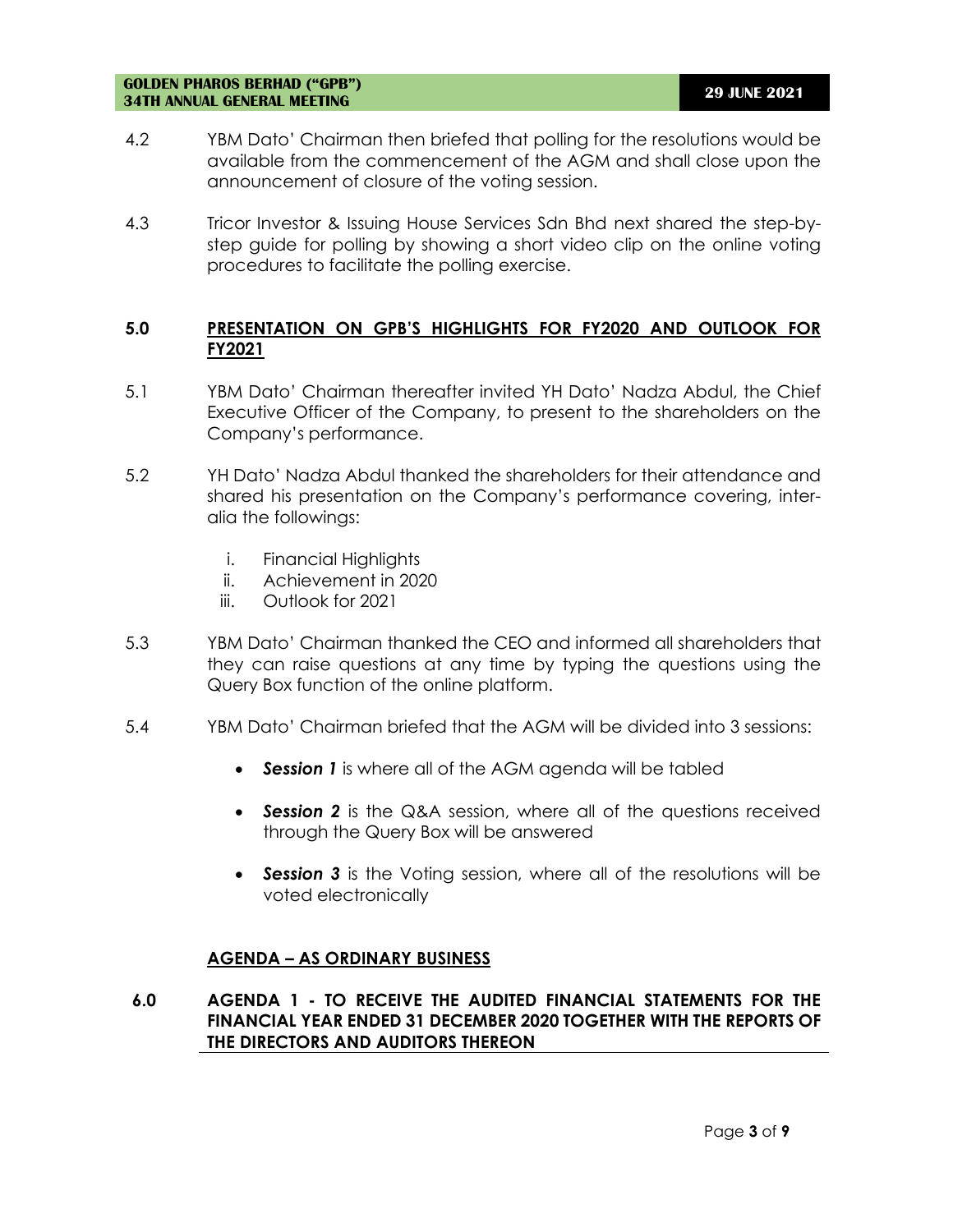- 6.1 The Audited Financial Statements ("AFS") of the Company for FYE2020 and the Reports of the Directors and Auditors thereon which had been circulated earlier to all members of the Company within the statutory period were tabled and laid before the Company at this 34<sup>th</sup> AGM.
- 6.2 This agenda item is not a business which requires a resolution to be put to vote by shareholders.
- 6.3 YBM Dato' Chairman declared that the Audited Financial Statements of the Company and the Group for the financial year ended 31 December 2020 together with the Reports of the Directors and Auditors thereon, were duly received and noted by the shareholders.

#### **7.0 TO APPROVE DIRECTORS' FEES PAYABLE FOR THE FINANCIAL YEAR ENDED 31 DECEMBER 2020 AND DIRECTORS' BENEFITS PAYABLE FOR THE FINANCIAL PERIOD FROM 1 JULY 2021 TO 30 JUNE 2021**

7.1 YBM Dato' Chairman put the following Ordinary Resolution 1 to 3 for the shareholders consideration:

#### 7.1 **ORDINARY RESOLUTION 1:**

To approve the payment of Directors' Fees payable of RM192,000 for the financial year ended 31 December 2020.

#### 7.2 **ORDINARY RESOLUTION 2:**

To approve the payment of Directors' Fees payable of up to RM600,000 for the financial period from 1 January 2021 until the conclusion of the next AGM.

#### 7.3 **ORDINARY RESOLUTION 3:**

To approve the payment of Directors' Benefits payable of RM501,800 for the financial period from 1 July 2021 until the conclusion of the next AGM.

#### **8.0 TO RE-ELECT DIRECTORS RETIRING IN ACCORDANCE WITH CLAUSE 76 OF THE COMPANY'S CONSTITUTION**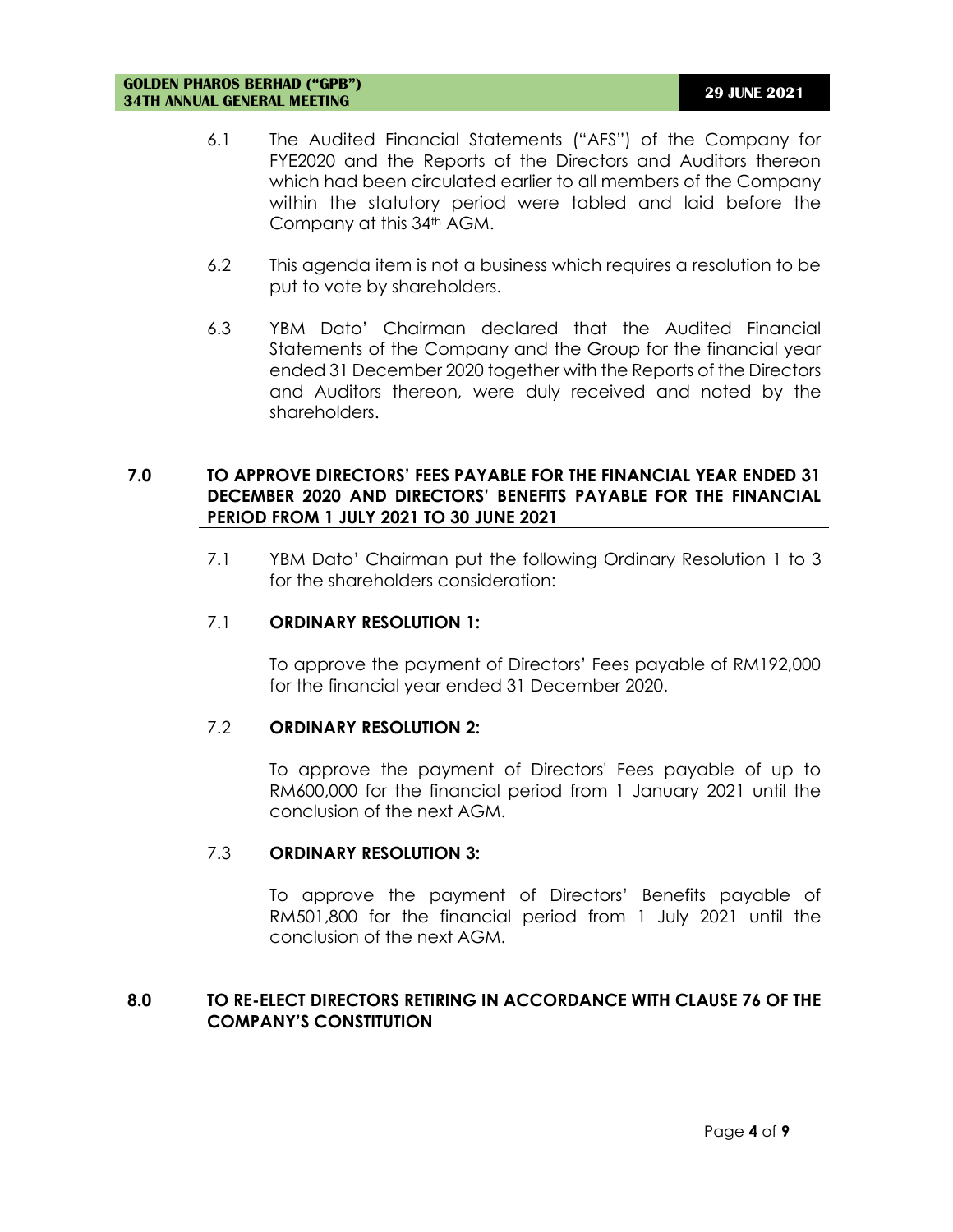#### 8.1 **ORDINARY RESOLUTION 4 AND 5:**

YBM Dato' Chairman highlighted that Encik Muhammad Ramizu bin Mustaffa and Associate Professor Dr Mohd Zaki bin Hamzah would be retiring in accordance with Clause 76 of the Company's Constitution and they have offered themselves for re-election.

8.2 YBM Dato' Chairman informed that the respective profiles of the abovenamed Directors were provided on page 38 of GPB Annual Report 2020.

#### **9.0 TO RE-ELECT DIRECTORS RETIRING IN ACCORDANCE WITH CLAUSE 78 OF THE COMPANY'S CONSTITUTION**

#### 9.1 **ORDINARY RESOLUTION 6:**

YBM Dato' Chairman highlighted that Tuan Haji Burhanuddin Hilmi bin Mohamed @ Harun, a Director retiring pursuant to Clause 78 of the Company's Constitution and being eligible, be hereby reelected as a Director of the Company.

9.2 YBM Chairman highlighted that the profile for Tuan Haji Burhanuddin Hilmi was set out in Directors' Profile section on page 37 of GPB Annual Report 2020.

#### **10.0 TO RE-APPOINT MESSRS ERNST & YOUNG PLT AS AUDITORS OF THE COMPANY AND TO AUTHORISE THE DIRECTORS TO FIX THEIR REMUNERATION**

10.1 YBM Dato' Chairman informed that Ernst & Young PLT had indicated their willingness to be re-appointed as Auditors of the Company.

YBM Dato' Chairman then put forth the following resolution for the shareholders consideration:

#### **ORDINARY RESOLUTION 7:**

To re-appoint Messrs Ernst & Young as the Auditors of the Company and to authorise the Board of Directors to fix their Remuneration.

#### **11.0 TO TRANSACT ANY OTHER BUSINESS OF WHICH DUE NOTICE SHALL HAVE BEEN GIVEN**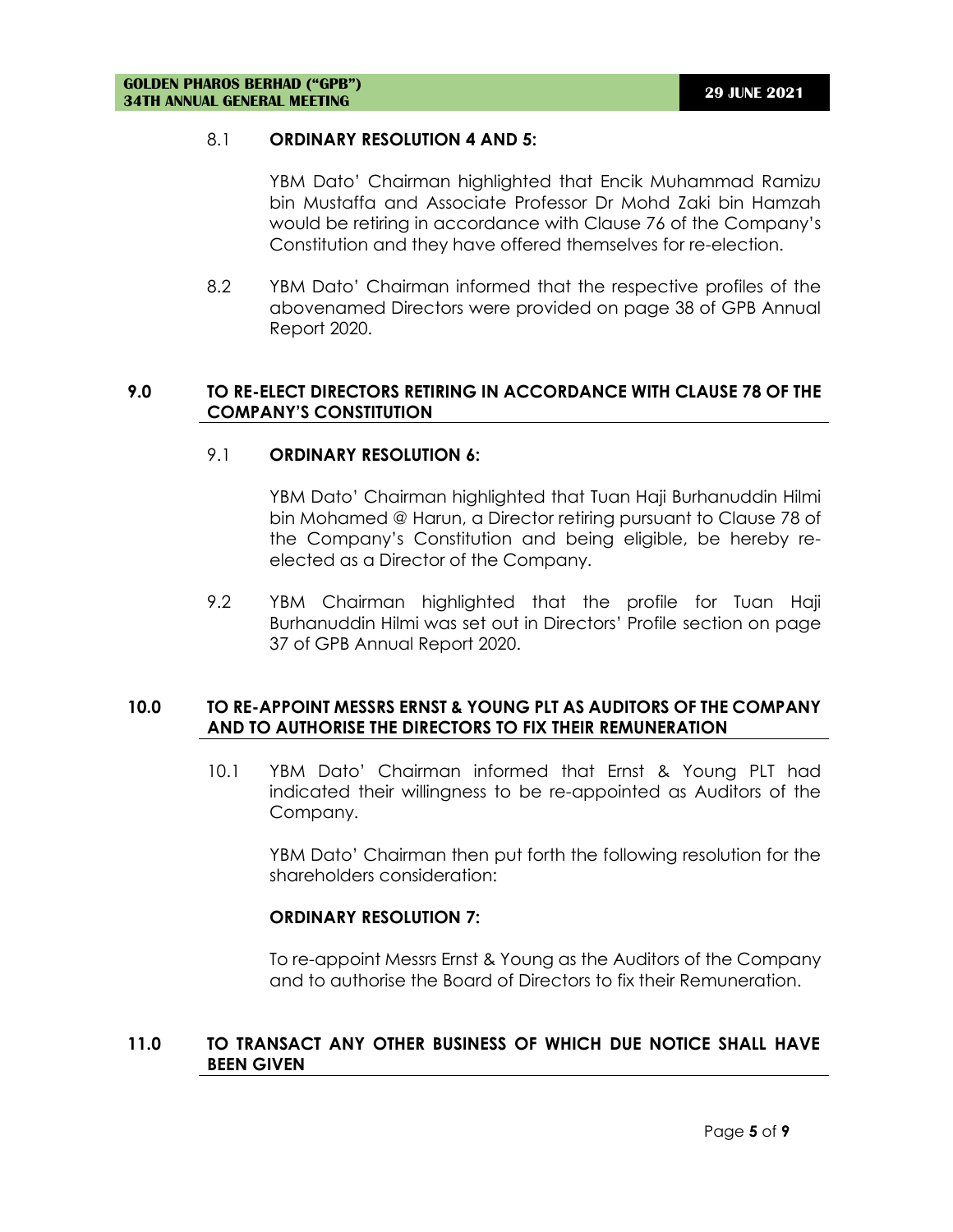11.1 Upon the confirmation by the Company Secretary, YBM Dato' Chairman informed that the Company has not received any notice to deal with any other business.

#### **12.0 QUESTIONS AND ANSWERS**

- 12.1 YBM Dato' Chairman informed that the Company had received questions from shareholders/ proxies prior to the AGM which were submitted via the RPV platform, and during the AGM.
- 12.2 YBM Dato' Chairman then invited Dato' Nadza Abdul to address the questions received from the shareholders/proxies prior to the AGM below.
- 12.3 At this juncture, YH Dato' CEO proceeded to present the Company's responses to the shareholder queries, which were listed as follows:
- 12.4 Q1: Will there be any dividend declared this year?

*A1: Unfortunately, the board has not been able to recommend any dividend payment for FY 2020. The Company has a dividend policy of either 40% of PAT or 30% of EBITDA whichever is lower. Since both PAT and EBITDA were negative in FY 2020, the Company did not meet the requirement under the dividend policy to declare any dividend.* 

12.5 Q2: How does MCO and operation shut down affect company's financial results? How much were the impact to revenues & PBT during non-operation?

*A2: The seven weeks shutdown period in FY 2020 has resulted in the*  loss of revenue of approximately RM10.2 million, which in turn resulted in the Group registered Loss After Tax of RM3.1 million in *2Q2020 with a revenue recorded at RM6.9 million only.*

12.6 Q3: Is there any door gift for shareholders who attend this virtual AGM this year?

*A3: The company decided that there will be no door gift or evoucher for attending the AGM this year.*

12.7 YH Dato' CEO informed that the Company also received questions via the Query Chatbox during the AGM streaming, as follows: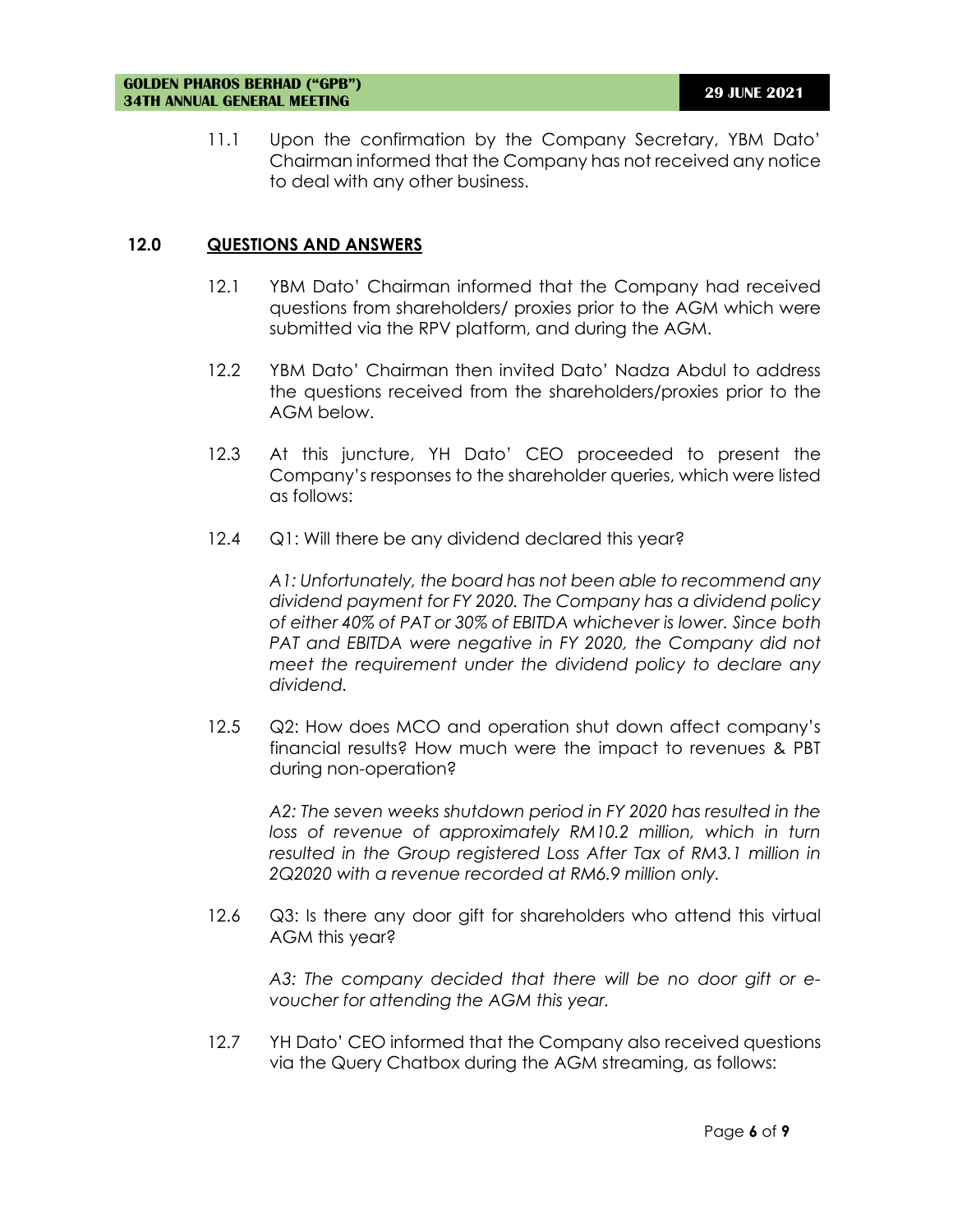12.8 Q4: I have voted for all the resolutions, favorable results. Hope our good Chairman will be kind enough to provide some e-vouchers like Touch n go and e-wallets, to all loyal shareholders participating and voting today.

*A4: Since, there were also another enquiries from shareholders received prior to and during the AGM regarding the absence of door gifts and e-vouchers for the 2021 AGM, YH Dato' CEO further explained that in the current situation, there is challenge in the preparation of door gifts and nonetheless, the YH Dato' CEO thanks shareholders for their kind cooperation in participating the AGM and understanding during the challenging situation.*

12.8 Q5: Kindly send me printed copy of 2021 Annual Report

*A5: YH Dato' Nadza Abdul replied that during the current MCO Total Lockdown, the printing company appointed to print the annual report was not allowed to operate, and thus no hardcopy has been printed yet. Nonetheless, once the total lockdown has been lifted, the Company will be able to distribute the Annual Report to the shareholders. Dato' Nadza also requested shareholders who wanted hardcopies to use the proper channel to request ie via the share registrar, Tricor Investor & Issuing House Sdn Bhd.*

12.9 There being no further questions, the Chairman then declared that the Meeting shall proceed with the poll voting of the resolutions tabled.

The Chairman announced that the Meeting is adjourned at 11.05 a.m. for 30 minutes to enable the poll voting, the counting of the votes by the registrar and the verification of the polling results by the scrutineer.

#### **13.0 DECLARATION OF POLL RESULTS**

- 13.1 YBM Dato' Chairman reconvened the Meeting at 11.40 a.m. for the declaration of the poll results which had been verified by the independent scrutineers.
- 13.2 As advised by the independent scrutineers, the poll results were shared on screen during the AGM and are as follows: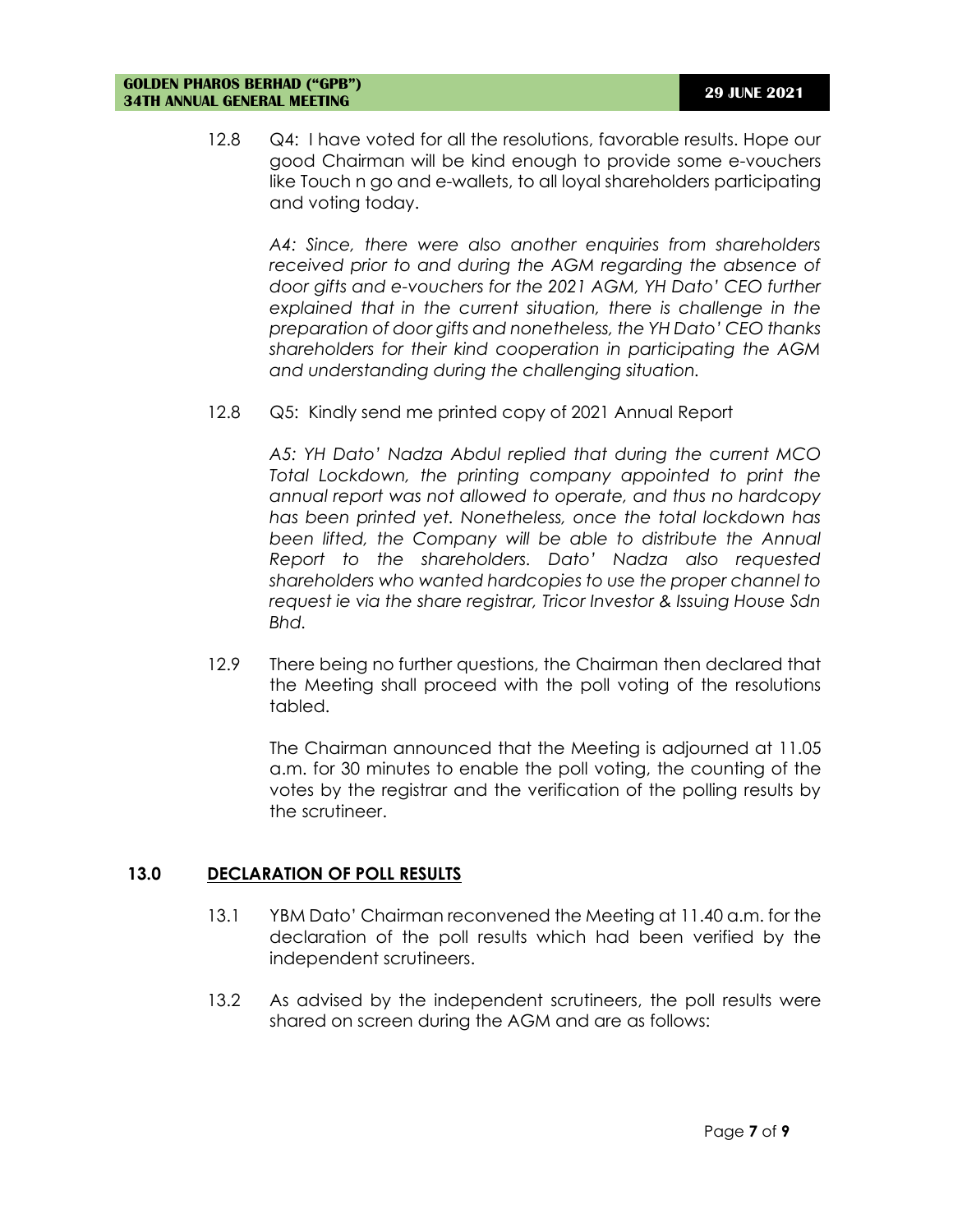| Resolution     | Vote For      |       | Vote Against |       | <b>Total Votes</b> |      |
|----------------|---------------|-------|--------------|-------|--------------------|------|
|                | Number of     | %     | Number       | %     | Number of          | $\%$ |
|                | <b>Shares</b> |       | of Shares    |       | <b>Shares</b>      |      |
|                | 86,433,421    | 99.99 | 5,000        | 0.005 | 86,433,421         | 100  |
| $\overline{2}$ | 86,428,421    | 99.98 | 10,000       | 0.01  | 86,428,421         | 100  |
| 3              | 86,428,421    | 99.98 | 10,000       | 0.01  | 86,428,421         | 100  |
| 4              | 97,907,021    | 100   |              |       | 97,907,021         | 100  |
| 5              | 97,907,021    | 100   | $\Omega$     |       | 97,907,021         | 100  |
| 6              | 97,907,021    | 100   | O            |       | 97,907,021         | 100  |
|                | 97,907,021    | 100   |              |       | 97,907,021         | 100  |

- 13.3 Based on the poll results, YBM Dato' Chairman declared that all resolutions tabled at the AGM were CARRIED.
- 13.4 It was RESOLVED as follows:

#### **RESOLUTION 1:**

THAT the payment of Directors' Fees payable of RM192,000 for the financial year ended 31 December 2020 is approved.

#### **RESOLUTION 2:**

THAT the payment of Directors' Fees payable of up to RM600,000 for the financial period from 1 January 2021 is approved.

#### **RESOLUTION 3:**

THAT the payment of Directors' Benefits (excluding Directors' Fees) payable of RM501,800 for the financial period from 1 July 2021 is approved.

#### **RESOLUTION 4:**

THAT Encik Muhammad Ramizu bin Mustaffa, a Director retiring pursuant to Clause 76 of the Company's Constitution and being eligible, is re-elected as a Director of the Company.

#### **RESOLUTION 5:**

THAT Associate Professor Dr Mohd Zaki bin Hamzah, a Director retiring pursuant to Clause 76 of the Company's Constitution and being eligible, is re-elected as a Director of the Company